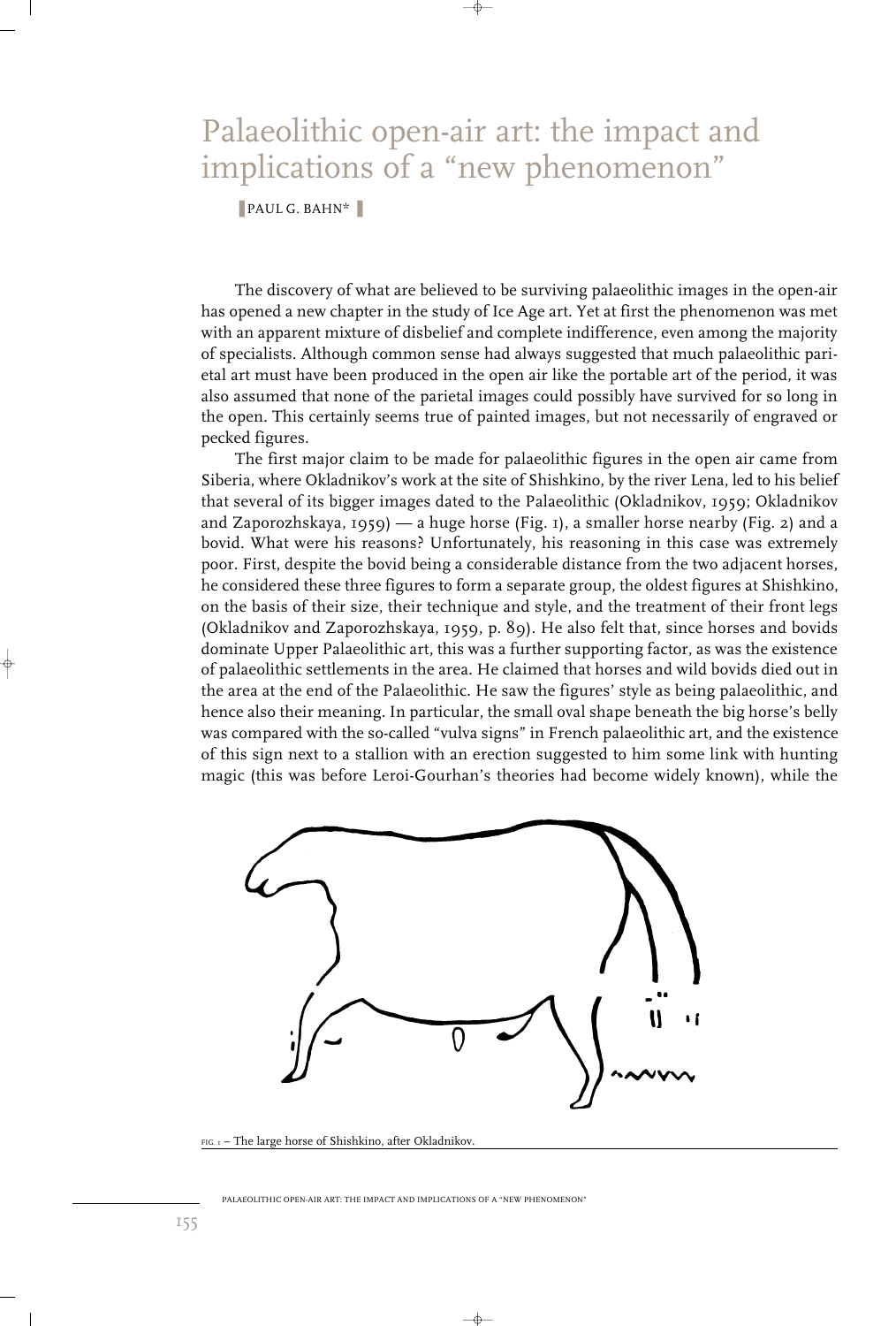zigzag sign under the big horse's tail was seen as an image of water (Okladnikov and Zaporozhskaya 1959, p. 90).

Needless to say, none of these factors can really withstand scrutiny. The presence of palaeolithic settlements in the area in no way provides a date for these images. The front leg of the smaller horse overlaps with a small anthropomorphous figure, probably of the Bronze Age, but the leg is so lightly abraded and so much damage has been done to this panel that it is impossible to tell which figure overlies which. The bovid — which unfortunately was painted white in Okladnikov's time or shortly after so as to stand out in photographs — does not bear the slightest resemblance to the known palaeolithic bovid figures of western Europe. The horses have some features that could pass as palaeolithic, though the head of the big one resembles that of a moose. The problem here is that, unlike that of Europe, Siberian palaeolithic portable art consists almost entirely of human figurines, so that we simply do not know what the local styles of animal depiction were in this part of Asia in the Ice Age, and hence we have nothing with which to compare the Shishkino images. The large horse is especially troubling, being by far the biggest figure not only at this site but in the whole of Siberian rock art. However, the most crucial factor against there being any surviving palaeolithic figures at Shishkino is that the rock here is a somewhat friable sandstone, which is constantly deteriorating, and none of its surfaces could possibly have withstood ten thousand Siberian winters intact.

All of Okladnikov's claims were soon opposed, justifiably, by Formozov (1969), who pointed out that horse bones had been found by Okladnikov himself at the site of Kullaty in Yakutia, dating to the 3rd/2nd millennia BC, while at another site of the same period he found bovid bones which he assumed to be domesticated — but of course we do not know if the big bovid image at Shishkino is wild or not, and it is surrounded by other images of similar size and style which Okladnikov attributed to the Bronze Age. Formozov also pointed out that the stylistic analogies claimed by Okladnikov between the three Shishkino figures and palaeolithic images are far from decisive; better analogies can be made between the bovid and images of the Bronze or Iron Age, while there is no equivalent known in palaeolithic art for the way the giant horse's hooves are depicted. Moreover, only the giant horse is really big  $-2,8$  m long  $-$  while the smaller horse is only 1,2 m and the bovid 1,1 m. Many other figures of this smaller size were attributed by Okladnikov to later periods (Formozov, 1969, p. 93-101).

What began as a simple supposition by Okladnikov eventually became a conviction, and he and his followers began to attribute figures at other sites in Siberia and even Mongolia to the Palaeolithic simply because the Shishkino figures existed; and other people also started to make claims for palaeolithic open-air art in other parts of the USSR (see Bahn and Vertut, 1997, p. 215, note 90), including even open-air paintings in Yakutia! For the most part, the reasons given were the large size of some figures, or some unusual feature, or the species involved (rhino, horse, bovid), or simply that the figures "looked archaic". The exercise became self-perpetuating, and as more images were attributed to the Palaeolithic, the more it appeared to be true. The phenomenon came to a head in the 1970s when it was the subject of fierce debate in publications by several leading specialists. Since then, more images that could conceivably be palaeolithic have been found in other regions, and in particular some Russian specialists harbour a cautious suspicion that what has been dubbed the naturalistic "Minusinsk style" petroglyphs in the open-air rock art of the Yenisei region and the Altai may indeed belong to the end of the Ice Age. As yet they have no proof of this, but they have found comfort in the discoveries in south-west Europe.

The "discovery" and publication of the large figures at Mazouco, Portugal (Jorge et al.,

 $\rightarrow$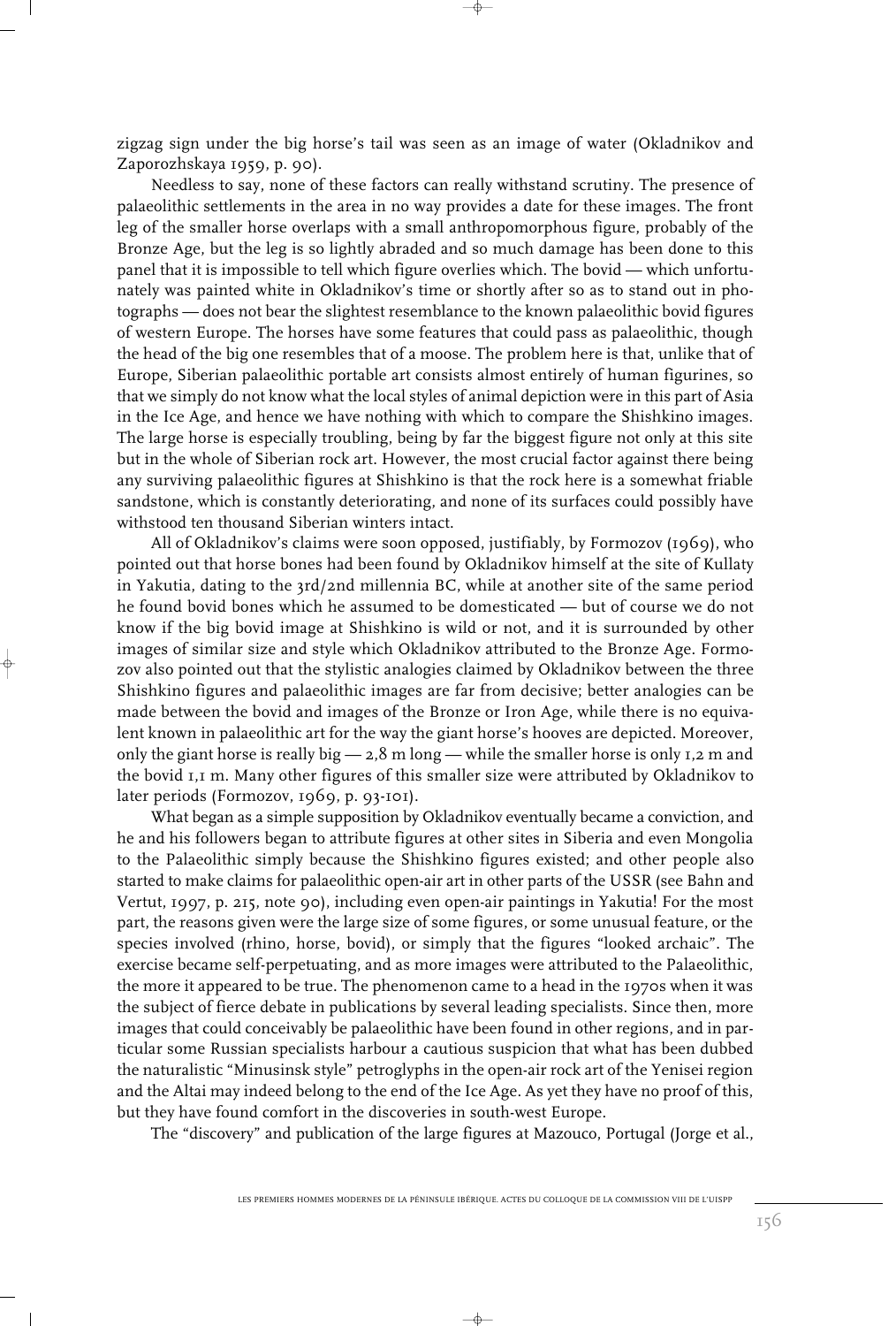

FIG.2 – The smaller horse of Shishkino, after Okladnikov.

1981, 1982) and of the big pecked horse at Domingo García (Martín and Moure, 1981) was a major event in palaeolithic art studies, yet one which received very little recognition at the time, let alone roused any display of interest on the part of specialists. The same was true of the even more astounding discovery of the tiny engravings at Fornols Haut, owed to the incredibly keen eyes of Jean Abelanet. Eventually published in some major journals such as *Archéologia* (Sacchi et al., 1987) and *L'Anthropologie* (Sacchi et al., 1988), it was still accorded little importance by most specialists and, until a special conference (with excursion to the rock) was held at Tautavel in October 1999, very few had bothered to try and visit this unique site for themselves or even the cast of its engraved surfaces kept in Carcassonne (Sacchi, pers. comm.). Personally, I was astonished at the general apathy that greeted these first discoveries. I had placed a summary of the Fornols Haut engravings in Nature (Bahn, 1985), and included illustrations and a description of all three sites in my book on Ice Age art (Bahn and Vertut, 1988).

As far as I am aware, this was the first book on the subject to include an account of the phenomenon. I also discussed these sites in a paper at the international rock art congress in Darwin, Australia, in 1988 (Bahn, 1992). Yet despite the subsequent discovery of two further sites in Spain, the horse at Piedras Blancas (Martínez García, 1986/87, 1992) and the first figures at Siega Verde (Balbín Behrmann et al., this volume), and the dramatic increase in the number of known figures at Domingo García (Ripoll and Municio, 1999, and this volume), most specialists still remained unimpressed; amazingly, some major volumes published on palaeolithic art in France, Italy and elsewhere during these years made absolutely no mention of the phenomenon.

It is likely that the large numbers of figures at Siega Verde and Domingo García would eventually, once published and publicized, have grabbed the attention of those specialists who were focused exclusively on cave-art or portable objects. However, it was undoubtedly the dramatic circumstances of the revelation of the wealth of images in Portugal's Côa Valley (Baptista, this volume), and the international struggle to save them from being drowned by a huge dam, which forced a realization among academics and public alike that this was a new phenomenon which merited their interest and enthusiasm. The new discoveries led me to devote not merely a page or two but a whole new chapter to the phenomenon in the second edition of my book (Bahn and Vertut, 1997), while it has now apparently become de

PALAEOLITHIC OPEN-AIR ART: THE IMPACT AND IMPLICATIONS OF A "NEW PHENOMENON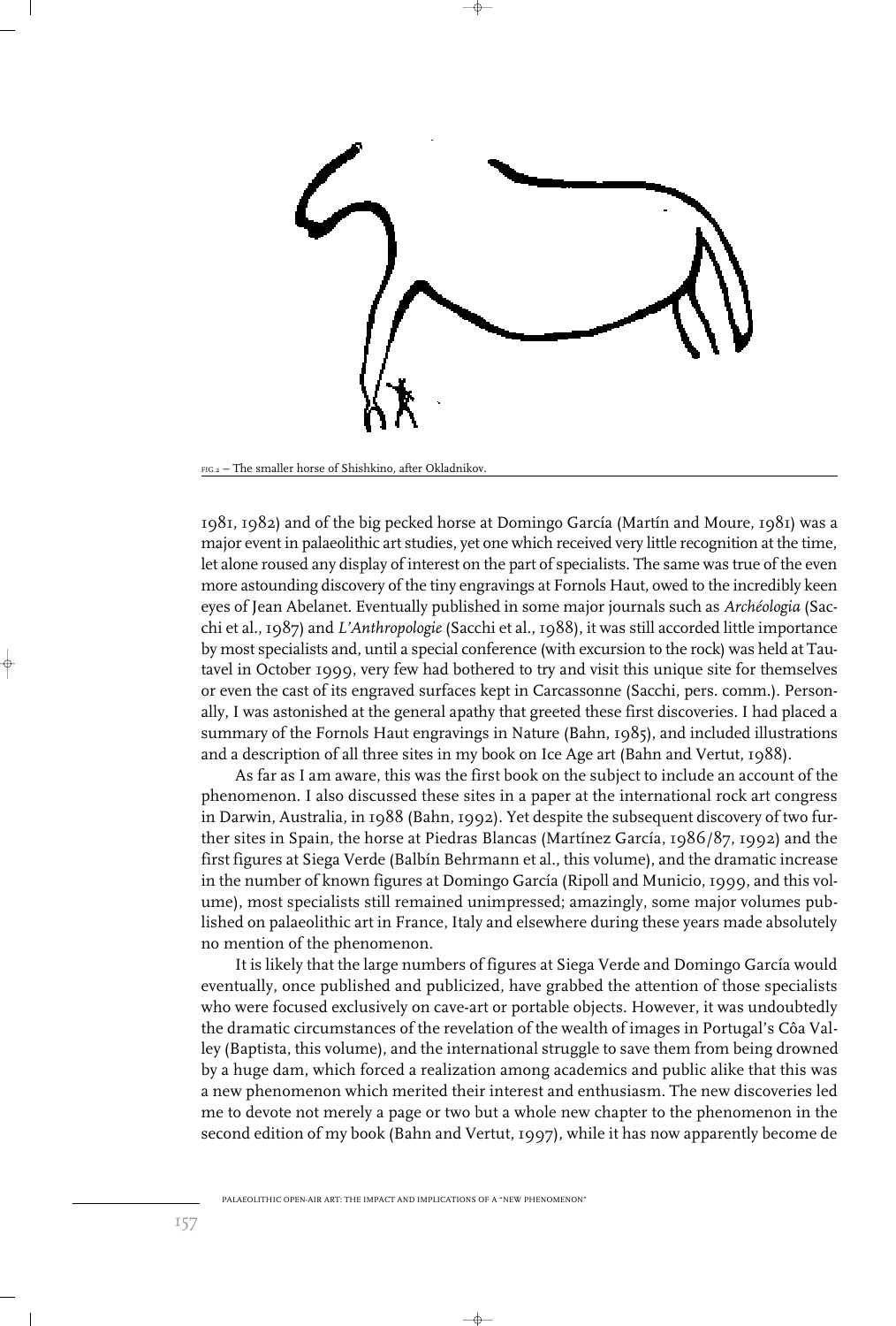rigueur for every book on palaeolithic art published since the Côa's discovery to mention open-air art. Its time has finally come.

Assuming that all or most of these figures do indeed date to the Palaeolithic — and as yet we only have stylistic arguments for this, albeit strong ones — their major implication is that cave art was probably a very rare occurrence and not, after all, a characteristic of the late Ice Age. The vast majority of palaeolithic rock art was probably produced outside the caves, but most of it has failed to survive the millennia of weathering. Cave art, on the other hand, was comparatively well protected from the elements, and thus represents a freak of taphonomic survival. We cannot prove that the outdoor art was more abundant or more important or more "normal" than that in caves, and we simply do not know whether the roughly 300 decorated caves and rock-shelters of the European Ice Age discovered so far are a high proportion of those which originally existed, or the tiniest tip of the iceberg. Some specialists who have hitherto devoted their lives to the study of art inside caves are still loath to accept the new view that caveart is a rare and unrepresentative aspect of Ice Age activities. Those who love to conjure up elaborate functional or mystical explanations for cave art, because of its location in dark and mysterious depths, seem to find identical figures in the open air to be disappointingly prosaic. Yet we know from ethnography in Australia and elsewhere that open-air art can be just as full of dread, mystery, power and taboos as anything in the depths of the earth.

Since rock art remains precisely where the artists chose to put it, these open-air figures present us with a totally new view of Ice Age life: we can see where different images were deliberately placed in relation to topographic features such as rivers, confluences, hills, passes, plateaux, etc. This kind of study is only just beginning in palaeolithic art, but it is already worth speculating that some valuable insights could be obtained from comparisons with the rock art (possibly of the late Ice Age, as well as of later periods) of the Siberian river valleys — their locations are the most similar to those of the Côa that I have seen anywhere in the world, and they have been known and studied for a long time. It is ironic, perhaps, that despite Okladnikov's erroneous assessment of Shishkino, it is indeed the rock art of Siberia which may prove most useful in the comparative study of the west European sites.

Finally, some mention should be made of dating problems. As mentioned above, all the open-air palaeolithic figures known so far are dated by style. However, this is also true of the vast majority of figures in the rock art of any culture in the world, including Ice Age cave art, and it is a situation that is unlikely to change much in the foreseeable future, given the scarcity of organic material in samples and the lack of funding available for the expensive business of direct dating. I have mentioned elsewhere that, had most of these figures been found inside a cave, they would have been accepted as palaeolithic without a murmur of protest — they are indeed "cave art without the caves" in every sense (Bahn, 1995). But palaeolithic art is almost unique in world rock art in that it comprises not only thousands of parietal figures but also thousands of well-dated portable images with which they can be compared — and in particular, the thousands of engraved or painted plaquettes from the Spanish cave of Parpalló (Villaverde, 1994) which span much of the Upper Palaeolithic and which display strong similarities with many of the open-air figures discussed here.

Although style alone can be a risky basis for dating (Lorblanchet and Bahn, 1993), and should be combined with direct dating wherever possible, it is also generally reckoned that the attempt to apply some highly experimental methods of direct dating to a few Côa figures, already affected by chalking, casting and even scraping, produced very mixed results, to say the least. The initial reports, however, of a recent age for some Côa images, based on radiocarbon dating or eyeball assessment through an impressive-looking binocular microscope, did cause one or two specialists to waver briefly in their conviction of palaeolithic age.

 $\rightarrow$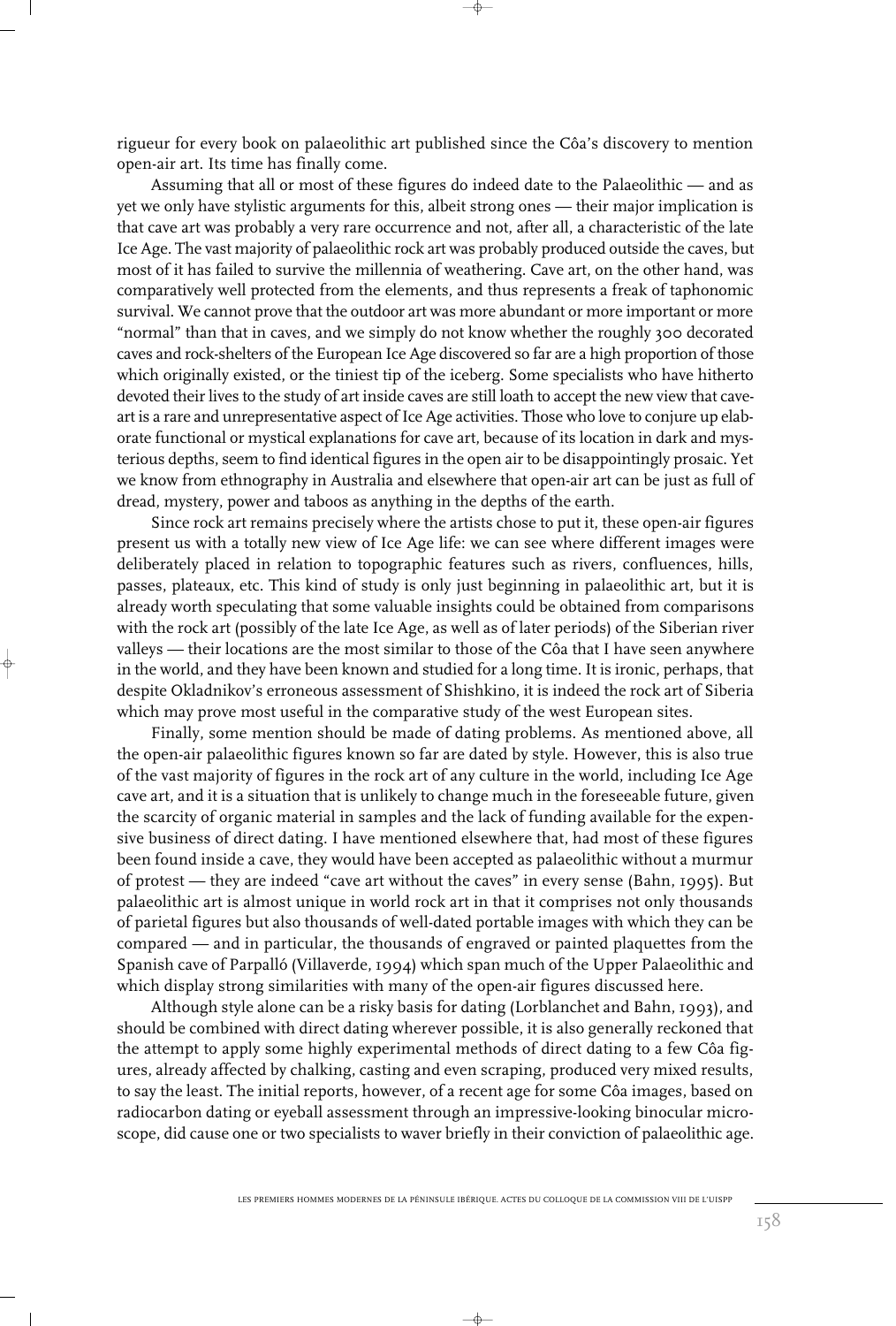As Ray (1998) put it recently, "there is a tendency for archaeologists to become humble in the face of scientific data. In the 1950s in England, there was a television series entitled *Quatermass*. One episode had a scene is which noisome aliens were landing before a crowd of puzzled spectators. Quatermass comes to the rescue with the line, "Let me through; I'm a scientist". The world is duly saved. We are more sceptical now, but the idea that an expert in one field can come into another and show it to be mistaken still appeals".

As Ray (ibid.) also remarked, concerning a dispute between one geologist and the world of Egyptology, "if a geologist does not feel the need to take Egyptology's word for something... there will be times when the reverse applies". And certainly, until some concrete proof is put forward of a more recent age, the archaeological consensus and stylistic dating must prevail, and the bulk of the open-air figures discussed above belong firmly in the corpus of palaeolithic art. In closing, it is worth mentioning that some of the objections raised to the palaeolithic age of these sites are amusingly reminiscent of those made against cave art at the turn of the century: Martel, for example, claimed that the art of Altamira was Neolithic at best, because its paint was so fresh that it was better preserved than some Etruscan paintings (1906, p. 120).

In addition, just as the cave was too humid and its rock too friable to have preserved art for so long, so erosion and weathering must long ago have destroyed any palaeolithic figures produced outside — this despite the temperate local climate in the Douro valley, and the fact that the Alps have striations on rocks left by retreating glaciers at the end of the Ice Age, and many of these are still clear and sharp-edged after so many millennia. The most ironic of the objections raised was the claim that the animals depicted are not those of the Pleistocene but modern species, like domestic goats instead of ibex. Once again, Martel used this argument about Altamira (1905, p. 679, 1906), seeing there only depictions of a present-day or "neolithic" fauna with no extinct or emigrated species such as rhino, mammoth or reindeer (unlike the Dordogne caves, whose art he accepted as palaeolithic in age). Similarly, he saw the animals drawn in Niaux as neolithic, with only modern species, and he saw its "claviform signs" as pictures of hafted neolithic axes (1930, p. 196-197). An even more ridiculous example is the claim by Elie Massénat, a French prehistorian, who declared (1902, 1903) that the animal depictions in the handful of decorated caves known at the turn of century were recent works made by people hiding in these caves, perhaps in the religious wars! He believed that the bison, reindeer and mammoth figures were bulls, red deer and modern elephants, and that the style of the images was utterly different from that of the portable figures known from the Magdalenian. The modern fugitives who drew them were merely producing caricatures of the animals in the surrounding countryside, but for some reason they added elephants! The analogies with the debate over the open-air sites, 95 years later, are striking, and the reactions of Massénat's colleagues in 1902 are well worth reading (Bahn, 1999), as are Breuil's ripostes to the claims of Martel (Delluc and Delluc, 1998). But of course, the main thing we learn from history is that we never learn from history.

## **Acknowledgements**

I am most grateful to the organizers of the UISPP meeting in Portugal for their invitation to take part and for their kindness and hospitality during the event. I would like to acknowledge the invaluable work of Brigitte and Gilles Delluc, which drew my attention to the position of Martel. My visit to Shishkino was made possible by Mikhail Skljarevsky, Tatiana Perzhakova, Larissa Melnikova, and Elena Miklashevich: the latter was also of invaluable help in the preparation of this paper.

</u>

PALAEOLITHIC OPEN-AIR ART: THE IMPACT AND IMPLICATIONS OF A "NEW PHENOMENON